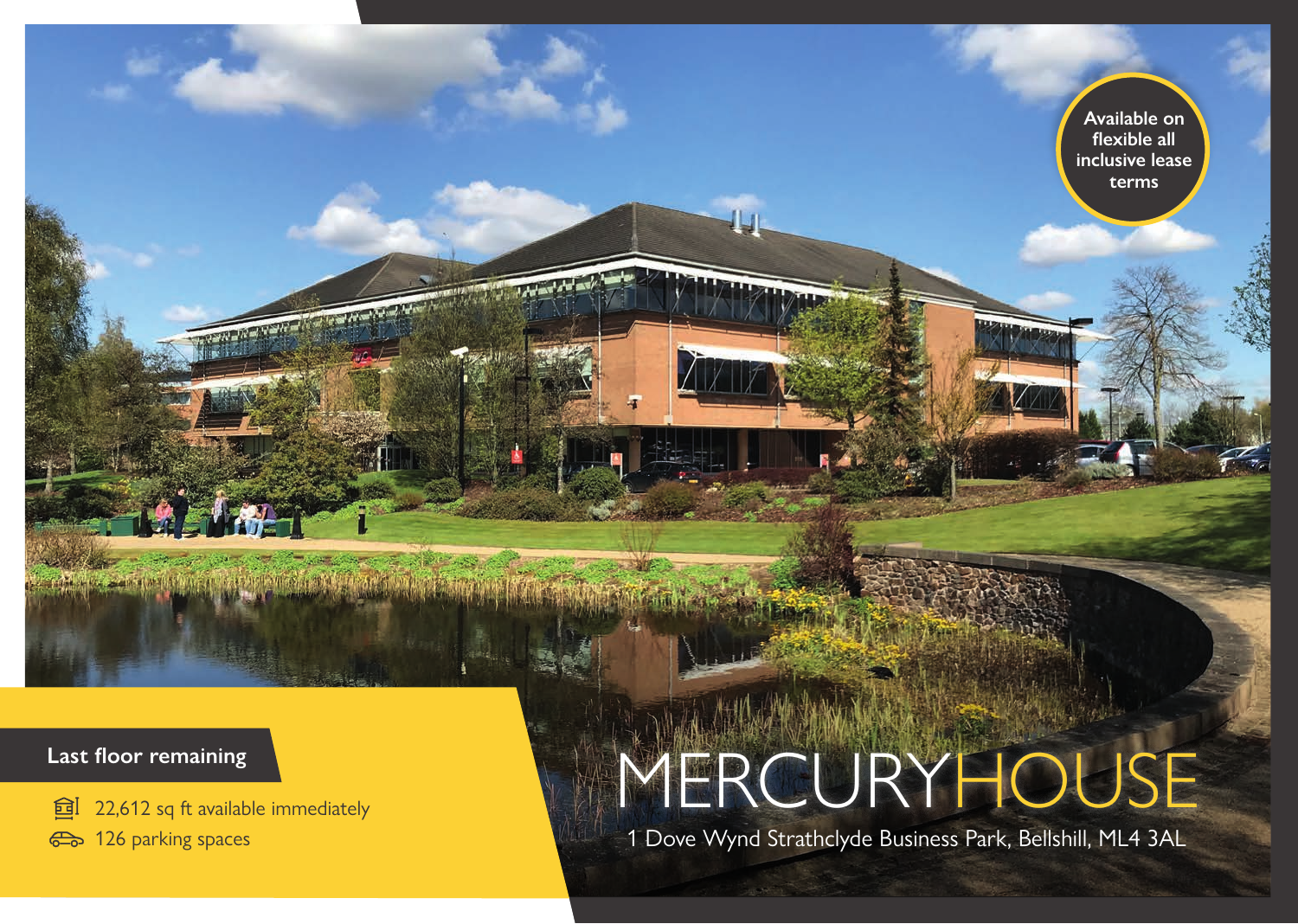# STRATHCLYDE BUSINESS PARK

## THE BUILDING

Strathclyde Business Park provides over 1.4 million sq ft of business and amenity space within a high quality setting of approximately 155 acres. The Park is home to over 240 businesses and over 6,300 staff with major occupiers including: William Grant & Sons Distillers, Tarmac, McLaughlin & Harvey Construction, Scottish Enterprise, Scottish Power, Wood Group and NG Bailey.

### Retail

Several onsite retail facilities including:<br>• Avondale Bar & Grill

- 
- Café Gusto
- Post office
- Shop Local
- On-site ATM
- Papillon Nursery
- Double Tree by Hilton
- Livingwell Health Club
- Robin Callender Hairdresser



Mercury House is entered via an attractive reception foyer leading from a highly attractive mature landscaped setting.

The second floor of Mercury House provides a large expansive single floorplate with extensive natural daylight provision on all 4 elevations and two central lightwell features.

#### **The key specification highlights are as follows:**

- Two passenger lifts
- **Air conditioning**
- **Raised access flooring**
- Suspended ceiling system incorporating recessed light fittings
- Three separate male and female toilet cores
- Disabled person toilet facility
- Two private shower facilities
- Two fitted breakout areas
- Private meeting room provision

Available on flexible all-inclusive lease terms